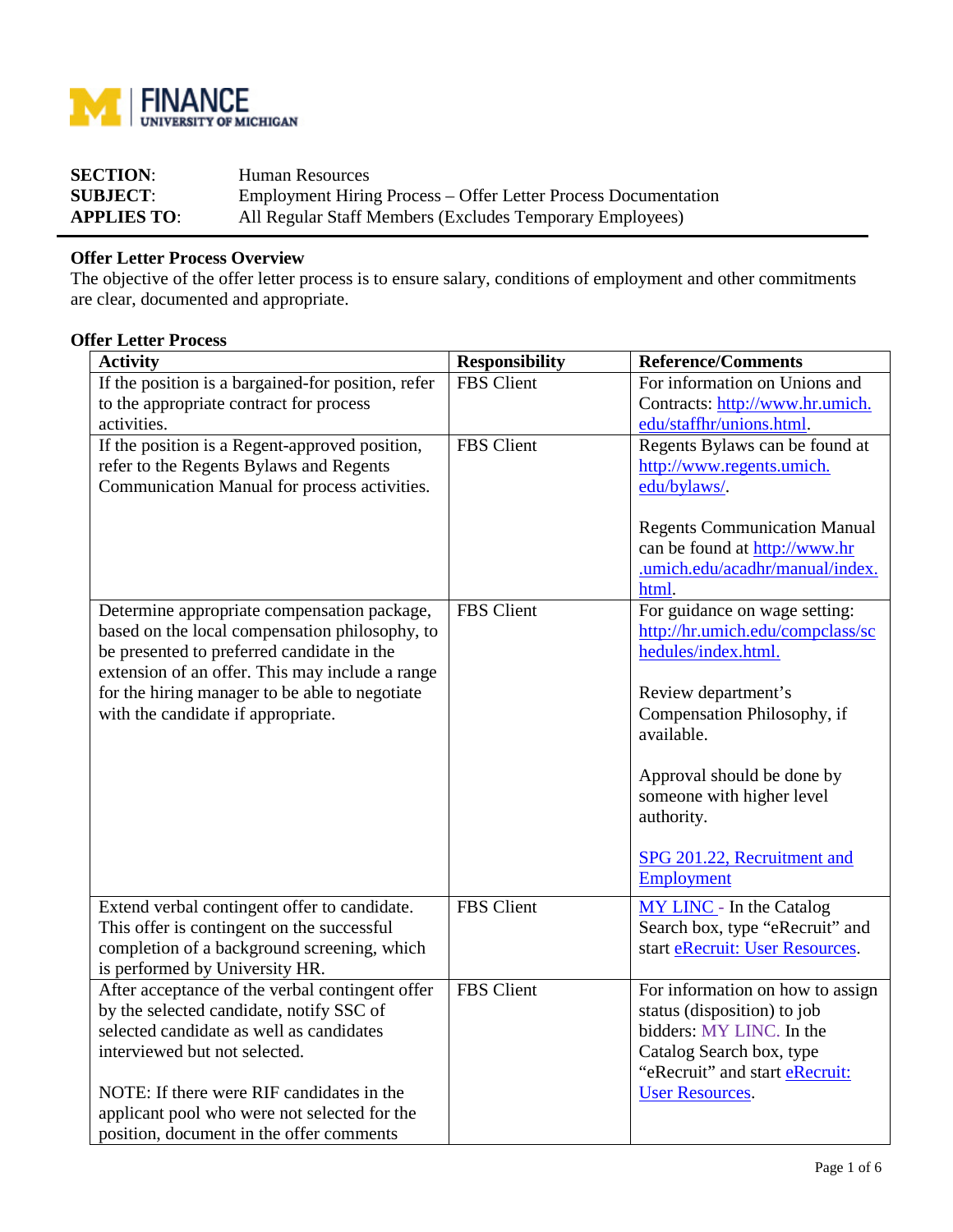

| section as to why they were not considered.<br>SSC will update the disposition of all seriously<br>considered candidates to "Interview" if not<br>previously updated. SSC will complete the<br>"Offer" page in eRecruit with appropriate unit<br>required approvals via the eForm.                                                                                                               | <b>SSC</b>     |                                                                                                                                                                                                                                                 |
|--------------------------------------------------------------------------------------------------------------------------------------------------------------------------------------------------------------------------------------------------------------------------------------------------------------------------------------------------------------------------------------------------|----------------|-------------------------------------------------------------------------------------------------------------------------------------------------------------------------------------------------------------------------------------------------|
| University of Michigan Contingent Offer is<br>emailed to candidate outlining next steps of the<br>employment process including successful<br>completion of the background check(s). After<br>completion of the background check(s), SSC<br>notifies FBS client of completion of<br>background check and verifies New Employee<br>Orientation (NEO) and start date.                               | <b>SSC</b>     | Reminder: eRecruit does not<br>presently send a Contingent Offer<br>to internal candidates, therefore if<br>additional contact is needed, unit<br>should communicate with<br>internal candidate.<br>SPG 201.95, Background<br><b>Screenings</b> |
| System-generated email sent to all non-selected<br>candidates the Monday after the start date of<br>the selected candidate.                                                                                                                                                                                                                                                                      | <b>SSC</b>     |                                                                                                                                                                                                                                                 |
| Contact the International Center for assistance<br>in applying for proper employment-related visa<br>status for staff, if required.                                                                                                                                                                                                                                                              | FBS Client/FBS | SPG 201.18, Employment of<br>Non-U.S. Citizens                                                                                                                                                                                                  |
| Once a job offer is accepted, ensure federal I-9<br>form Section 1 is completed by the employee<br>on or before the first day of employment.<br>Section 2 must be completed at a Regional I-9<br>Center within three days of the employee's<br>start date.                                                                                                                                       | FBS Client     | Ensure new hires complete I-9<br>process by reporting to one of the<br>Regional I-Centers, located in<br>Wolverine Tower, the Student<br>Activities Building, Pierpont<br>Commons, and North Campus<br><b>Administrative Complex</b>            |
| NOTE: If the employee attends New Employee<br>Orientation on day one, the I-9 form will be<br>completed during that event. Otherwise, make<br>arrangements for new employees to visit one of<br>the University's Regional I-9 Centers to<br>complete the form in the timeframe established<br>by federal law: within 3 days of hire.<br>Expiring I-9's must be completed prior to<br>expiration. |                | (NACA).<br>For additional information<br>regarding I-9s, see: http://www.<br>$uscis.gov/i-9-central.$                                                                                                                                           |
| Ensure a valid working permit is secured on or<br>before the first day of work for every minor.<br>Minors are individuals under the age of 18,<br>whether in employee or volunteer status, who<br>have not graduated from high school. The<br>minimum age for legal employment is fourteen<br>(14).                                                                                              | FBS Client     | SPG 201.20, Employment of<br><b>Minors</b>                                                                                                                                                                                                      |
| Discuss all actual and potential conflicts of<br>interest or commitment with candidate and any                                                                                                                                                                                                                                                                                                   | FBS Client     | <b>SPG 201.65-1, Conflicts of</b><br><b>Interest and Conflicts of</b>                                                                                                                                                                           |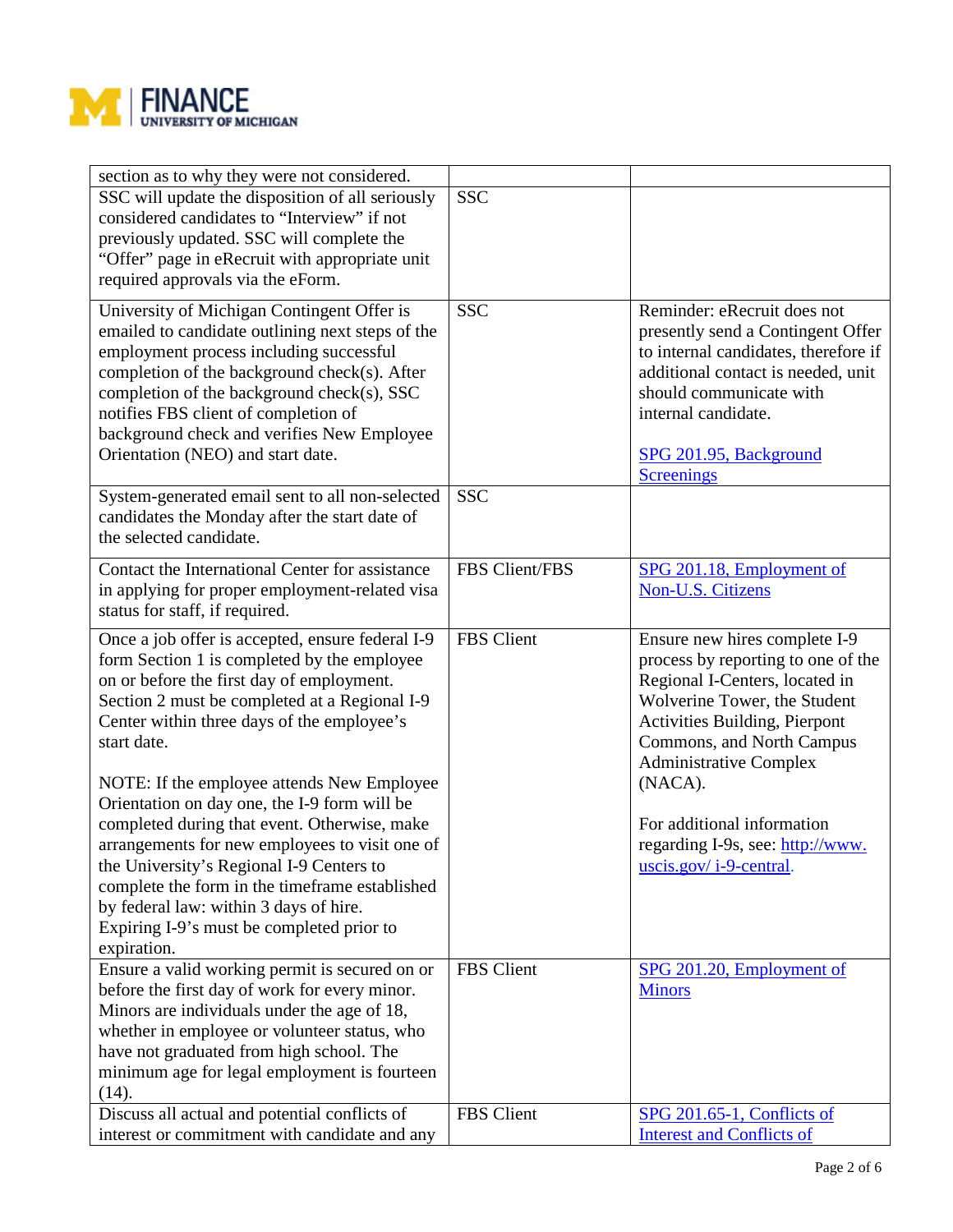

| disclosures as necessary. Have employee<br>complete your unit disclosure statement. |                      | Commitment                             |
|-------------------------------------------------------------------------------------|----------------------|----------------------------------------|
|                                                                                     |                      |                                        |
| If staff members are furnished maintenance of                                       | FBS Client to notify | SPG 201.42, Perquisites                |
| significant value, such as room and board, then                                     | employee and FBS     |                                        |
| wages paid will be reduced from the regular                                         |                      |                                        |
| rate by the fair market value of the                                                |                      |                                        |
| maintenance.                                                                        |                      |                                        |
| If providing moving and/or relocation                                               | FBS Client/FBS       | SPG 201.68, Moving and                 |
| expenses, notify FBS, which will determine                                          |                      | <b>Relocation Expenses</b>             |
| appropriate forms to complete (PeoplePay).                                          |                      |                                        |
| Payment of moving and relocation expenses                                           |                      |                                        |
| may be provided for staff members who are                                           |                      | For more information, see:             |
| employed in difficult to recruit occupations and                                    |                      | Q#15 in the PeoplePay https://         |
| those who are transferred from one University                                       |                      | peoplepay.umich.edu/faq.php?q=         |
| geographic location to another.                                                     |                      | 15#15                                  |
| Confirm with the Office of General Counsel                                          | FBS Client           | For more information, see http://      |
| that job offers comply with applicable                                              |                      | hr.umich.edu/remote.                   |
|                                                                                     |                      |                                        |
| employment laws for any employee working                                            |                      |                                        |
| outside of Michigan or outside of the United                                        |                      |                                        |
| States.                                                                             |                      |                                        |
| Ensure an agreement is in place for remote,                                         | <b>FBS</b> Client    | For more information, see http://      |
| telecommuting, and alternate work schedule                                          |                      | hr.umich.edu/worklife/workflex.        |
| employees.                                                                          |                      |                                        |
| Notify FBS if providing new hire payment                                            | <b>FBS</b> Client    | For more information, see Q15 in       |
| (recruitment initiative/hiring bonus) prior to                                      |                      | PeoplePay: https://peoplepay.          |
| new candidate starting work.                                                        |                      | $umich.edu/faq.php?q=15#15.$           |
|                                                                                     |                      |                                        |
|                                                                                     |                      | Definition is available on             |
|                                                                                     |                      | summary of earnings code (row          |
|                                                                                     |                      | 37): http://www.finance.umich.         |
|                                                                                     |                      | edu/finops/payroll/forms/earning       |
|                                                                                     |                      | scodedefinitions.                      |
| If providing new hire payment, complete                                             | <b>FBS</b>           | MPathways: PeoplePay                   |
| PeoplePay form only if payment is to be made                                        |                      |                                        |
| prior to candidate starting work.                                                   |                      |                                        |
| If providing new hire payment after the                                             | <b>FBS</b>           | For more information on PAR,           |
| employee begins working, complete the online                                        |                      | see: http://ssc.umich.edu/             |
| Personnel Action Request (PAR) e-form.                                              |                      | services/human-resources/par-          |
|                                                                                     |                      | transactions/                          |
|                                                                                     | <b>FBS</b> Client    |                                        |
| If the candidate has a relationship to another                                      |                      | SPG 201.23, Appointment of             |
| individual employed by the University, ensure                                       |                      | <b>Relatives or Others with Close</b>  |
| this relationship constitutes neither an                                            |                      | <b>Personal or External Business</b>   |
| advantage nor a deterrent to appointment by                                         |                      | <b>Relationships; Procedures to</b>    |
| the University, provided the individual meets                                       |                      | <b>Assure Equal Opportunity and to</b> |
| and fulfills the appropriate University                                             |                      | <b>Avoid the Possibility Of</b>        |
| appointment standards.                                                              |                      | <b>Favoritism (Nepotism)</b>           |
| Ensure external candidates are aware of 6                                           | FBS Client           | SPG 201.43, Probationary Period        |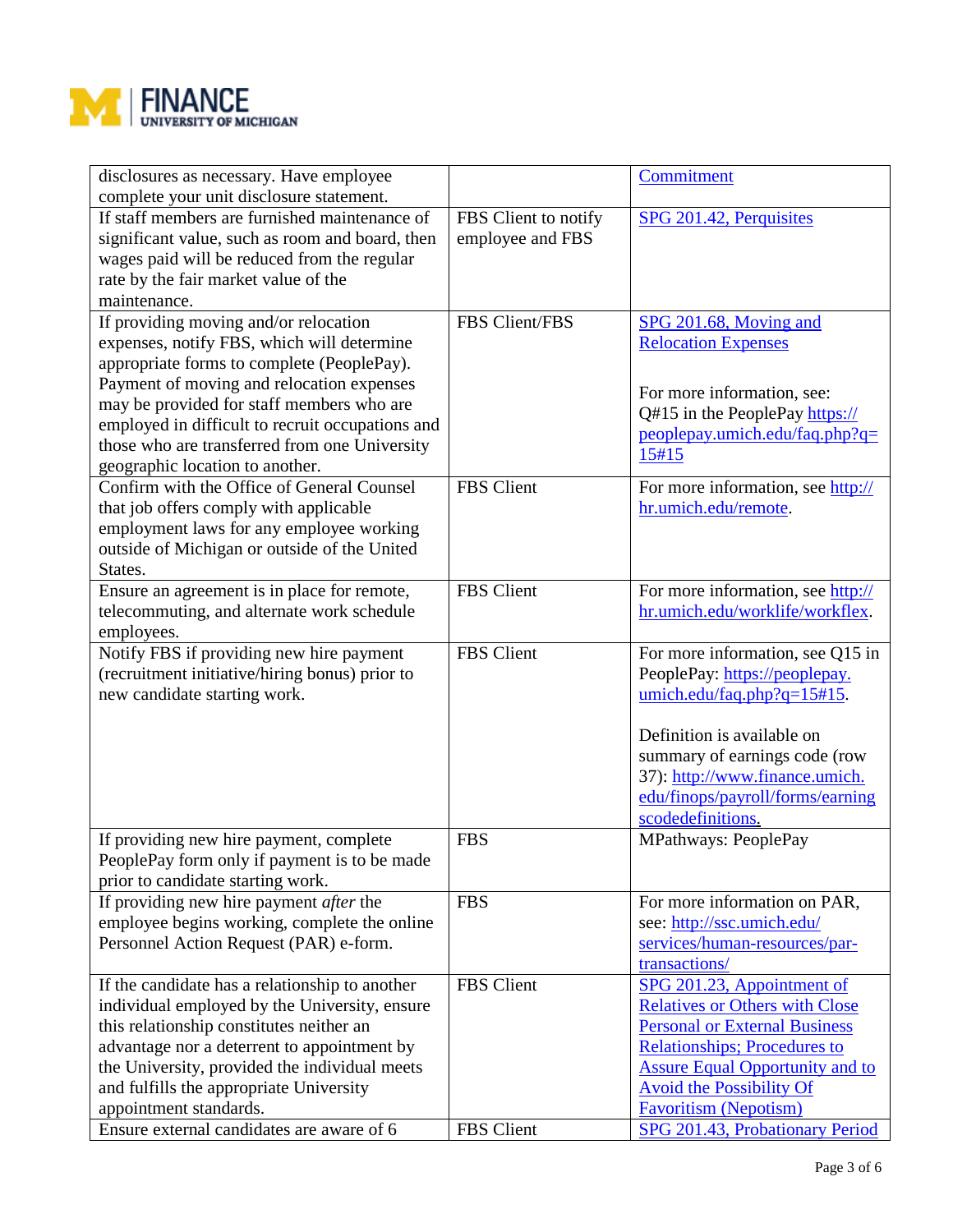

| month probationary period, where applicable.   |                   |                                      |
|------------------------------------------------|-------------------|--------------------------------------|
| Ensure reduction in force candidates are aware | <b>FBS</b> Client | SPG 201.72, Reduction in Force       |
| of the 90 day assessment period.               |                   |                                      |
| Annually review unit Continuity of Operations  |                   | SPG 201.27, Emergency                |
| Planning (COOP) and identify critical services |                   | <b>Reduction in Operations</b>       |
| and employees.                                 |                   |                                      |
|                                                |                   | Both the COOP Template and the       |
| Inform employees of their critical status      |                   | <b>Critical Employee Designation</b> |
| designations.                                  |                   | Letter are available on the          |
|                                                |                   | Division of Public Safety &          |
|                                                |                   | Security website. The link to the    |
|                                                |                   | <b>DPSS Emergency Management</b>     |
|                                                |                   | page is <b>DPSS</b> Emergency        |
|                                                |                   | Management. Once there, the          |
|                                                |                   | user will need to go to the          |
|                                                |                   | Resources section on the left-       |
|                                                |                   | hand side and click either           |
|                                                |                   | "COOP Template" or "Critical"        |
|                                                |                   | Employee Letter". Access to          |
|                                                |                   | these documents will require a       |
|                                                |                   | valid Kerberos login.                |

## **Other related information:**

Key Contacts:

- Additional employment resources for departments can be found on the Recruiting and Employment Services website at [http://hr.umich.edu/empserv.](http://hr.umich.edu/empserv)
- Contact FBS for eRecruit access questions.
- For University HR assistance contact FBS.

Related Standard Practice Guides:

- In accordance with **SPG** 201.65-0, Employment Outside the University, University employees may be employed outside of the University, but the outside employment must not detract from the performance of the duties and responsibilities of the University position, nor may it create a conflict of interest.
- In accordance with [SPG 201.35, Non-Discrimination,](http://spg.umich.edu/pdf/201.35.pdf) the University, in its employment and human resource policies and practices, will not discriminate against any individual because of race, color, religion, creed, national origin or ancestry, age, marital status, sexual orientations, gender identity, gender expression, disability, special disabled veteran and Vietnam-era veteran status, and height or weight, except as allowed by the need for bona fide occupational qualifications. Reasonable accommodation will also be provided to persons with disabilities, to disabled veterans, and to accommodate religious practices.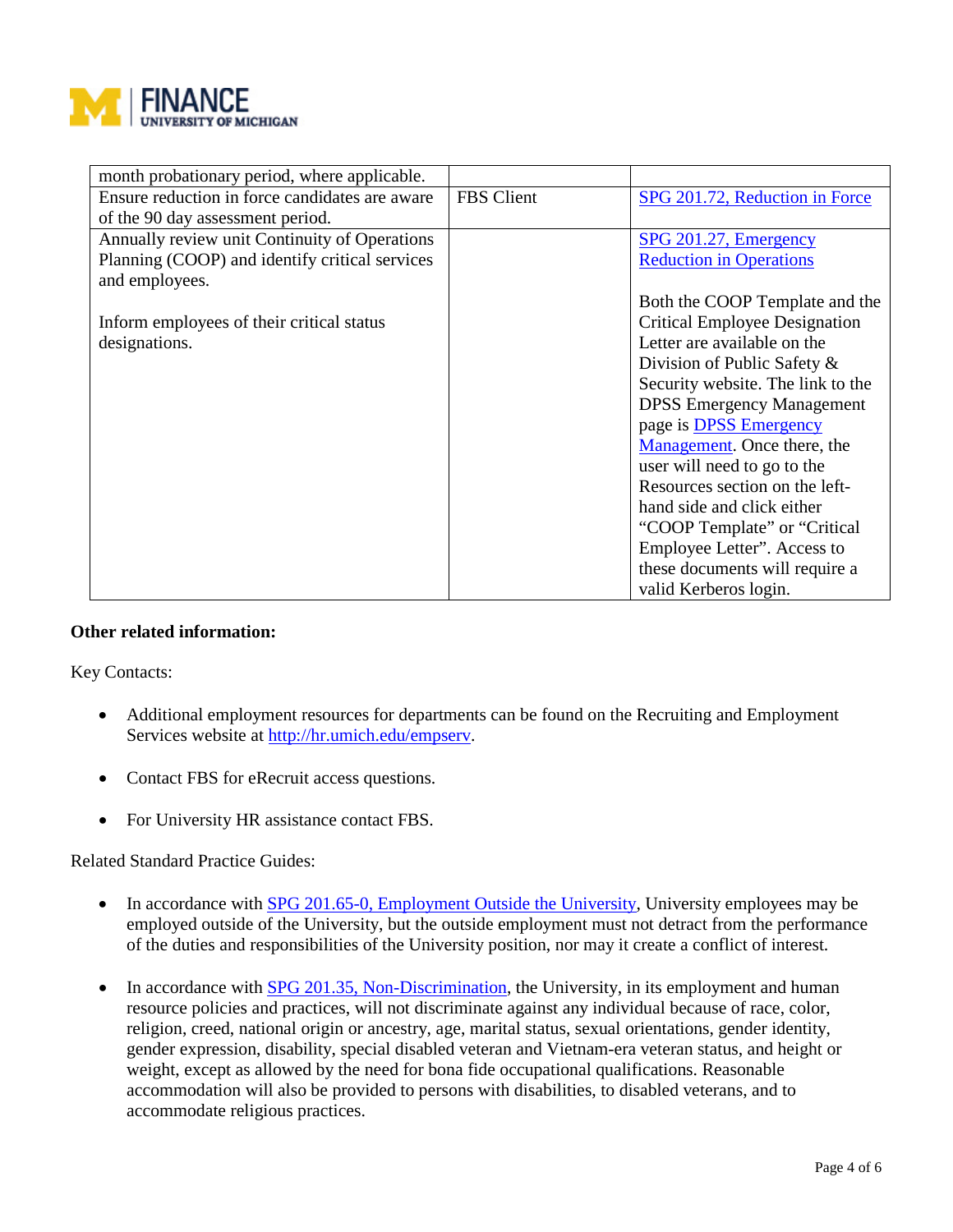

- In accordance with SPG 201.46, Personnel Records [Collection, Retention and Release,](http://spg.umich.edu/pdf/201.46.pdf) the collection, availability and disclosure of the contents of personnel files is governed by regulations established by the University and applicable laws. The Faculty and Staff Records Office, the Medical Center Staff Records Office and the custodian of personnel files or records in various departments, schools, colleges or other University offices are subject to these regulations.
- Refer to [SPG 604.01, Department Record Retention For Business and Financial Records,](http://spg.umich.edu/policy/604.01) to determine the proper record retention period relating to the job posting process.
- In accordance with [SPG 201.53, Security Clearance,](http://spg.umich.edu/pdf/201.53.pdf) The University may require a security clearance of its staff members, as a condition of employment in certain positions. Such clearance may be necessary for incumbents or applicants for employment, if their work requires access to information classified by the Federal Government. The determination of need for security clearance for specific positions or projects will be mutually determined by the University and the responsible Government Agency.
- In accordance with [SPG 201.95, Background Screenings,](http://spg.umich.edu/policy/201.95) a pre-employment background check must be conducted before a candidate may receive a firm offer of employment to a faculty, postdoctoral research fellow, or staff position at the University of Michigan.
- To ensure the proper internal controls are in place when paying faculty, staff and independent contractors, please refer to [SPG 518.1, Payroll Controls.](http://spg.umich.edu/pdf/518.01.pdf)
- In accordance with [SPG 201.43, Probationary Period,](http://spg.umich.edu/pdf/201.43.pdf) during the initial six months of regular employment, employees are considered probationary. There is no obligation to continue employment through the probationary period.

| Date of Issue | <b>Description of Change</b>                                                                                    | Page(s)<br><b>Affected</b> | <b>Approved By</b> |
|---------------|-----------------------------------------------------------------------------------------------------------------|----------------------------|--------------------|
| 7/11/2007     | Original template created                                                                                       | All                        |                    |
| 11/20/2008    | Updated with SPG revisions and corrected links                                                                  | All                        |                    |
| 1/26/2010     | Updates made for FY2010 Certification<br>(information on E-Verify)                                              | 2,3                        |                    |
| 6/18/2010     | Updates made for FY2010 Certification<br>(information on eRecruit)                                              | 2,4                        |                    |
| 11/13/2012    | Updates made for FY2013 (additional reference on<br>disposition status; I-9 timeframes and training note)       | $\overline{2}$             |                    |
| 1/20/2013     | Added Background Screening SPG                                                                                  | 2,4                        |                    |
| 1/15/15       | I-9 Compliance Offices for Ann Arbor, Employees<br>outside of MI, Telecommuting agreements, New<br>hire payment |                            |                    |
| 10/3/2016     | Adopted new template for FY17.                                                                                  | All                        |                    |
| 11/20/16      | I-9 Compliance Offices, added COOP, FLSA and<br>various link updates and wording clarifications                 | 1,2,3,5                    |                    |
| 12/2016       | Clarifying language, corrected links, and added<br><b>COOP</b>                                                  | $2 - 4$                    |                    |

## **Record of Revisions:**